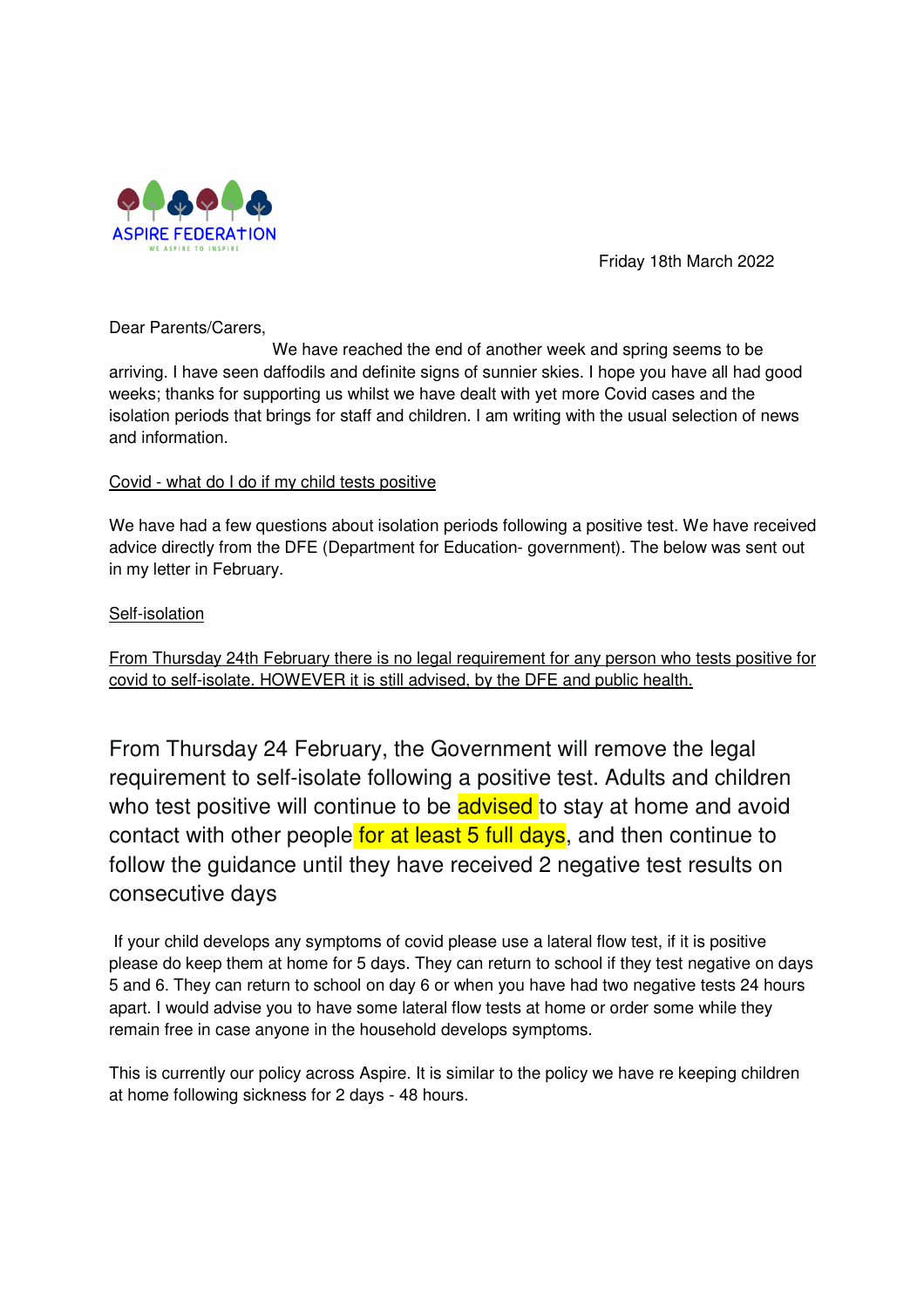At present it is a balancing act, we want to offer the children the opportunities that we are able to (trips, visits and sporting activities) however we do need to think of those who are vulnerable or who have vulnerable family members. Therefore our policy is to follow the advice as detailed above.

When this changes I will of course be in touch.

### Holiday Activities

For families whose children receive free school meals which are linked to family income, and not because they are in years R, 1 and 2, you will be receiving a holiday activity voucher before the end of this term, which entitles your child to attend an activity within the Easter Holidays.

The Holiday Activities and Food (HAF) Programme in Kent provides healthy, nutritious food and exciting, enriching activities for children and young people during the school holidays. Families of children aged 4 to 16 years, who are eligible for benefits-related free school meals, can access these opportunities in the Easter, Summer and Christmas holidays for free.

The HAF Programme aims to support the physical and mental health and wellbeing of children and young people in Kent, encouraging them to engage in interactive and fun activities and provide them with access to nutritious food. This programme is funded by the Department for Education (DfE) to provide support for eligible families in Kent to access these holiday activities for free.

This week we have received the following information from one activity provider.

## Kent Superstars

### A Letter for Parents of Children

Dear Parent/Guardian

As a result of Government funding, we can confirm that we once again have free spaces to children who are eligible for Free School Meals and would like to participate in our Superstars Holiday Club throughout the Easter, Summer and Christmas holidays.

Dates:

Easter – 4 days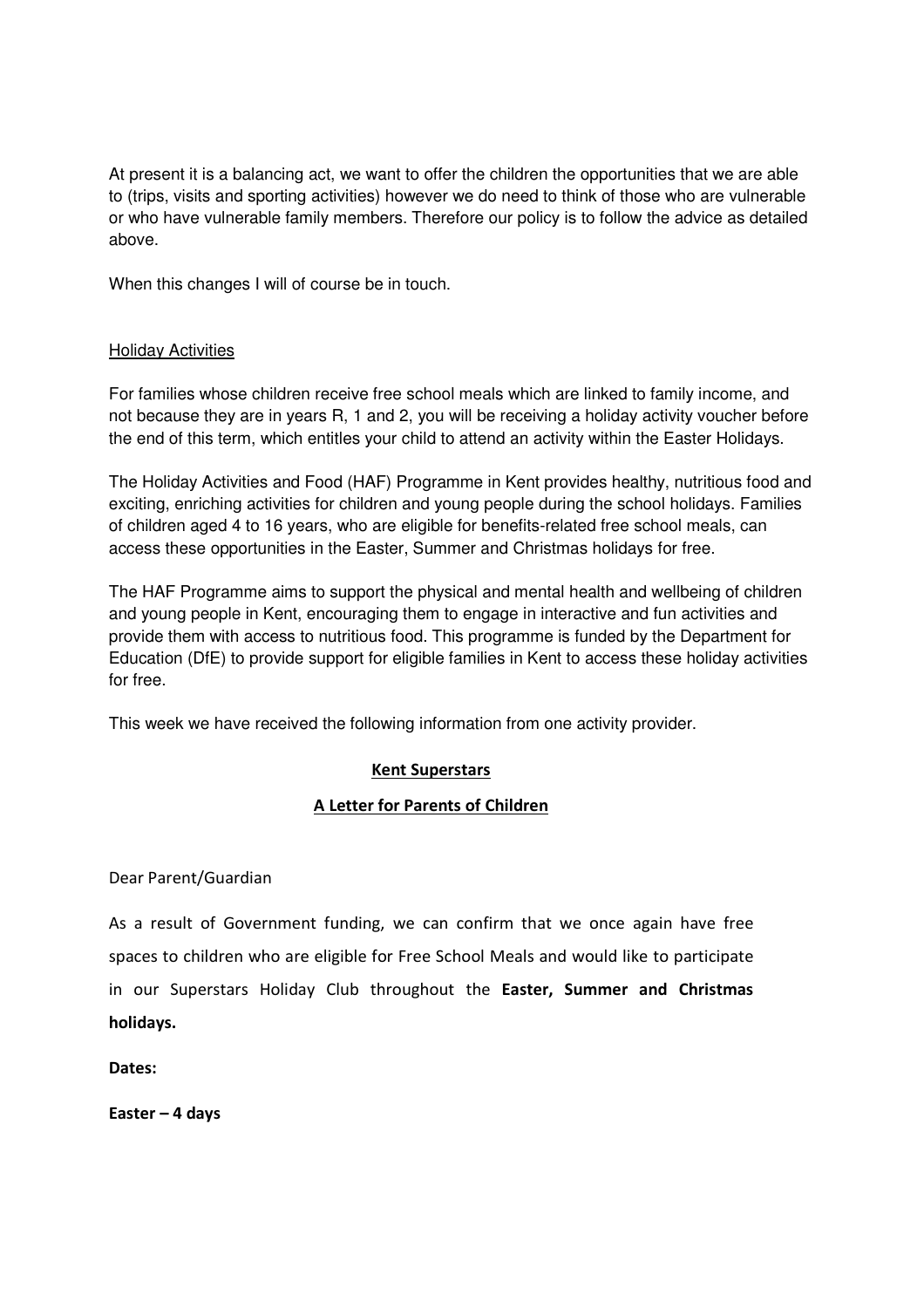Monday  $11^{\text{th}}$  – Thursday  $14^{\text{th}}$  April

### Summer – 4 days, for 4 weeks

Week 1: Monday  $1^{st}$  – Thursday  $4^{th}$  August Week 2: Monday  $8^{th}$  – Thursday  $11^{th}$  August Week 3: Monday  $15^{th}$  – Thursday  $18^{th}$  August Week 4: Monday  $22^{nd}$  – Thursday  $25^{th}$  August

# Christmas – 4 days

Monday  $19^{th}$  – Thursday 22<sup>nd</sup> December

The HAF programme will provide 4 hours of activity per day, a free hot meal and nutritional snacks for children who are eligible for free school meals.

# This is entirely free of charge.

To book Superstars Holiday Club, use the voucher code and booking link you will have received from your school. Once you have registered your interest with us, one of our team will be in touch to take a few more details from you and confirm your booking.

## Allocation will be on a first come, first served basis as spaces are limited!

## Locations:

Sheppey Leisure Complex, Sheerness 8:30 - 13:00 / 12:00 - 16:30 Maidstone Leisure Centre, Maidstone 8:30 - 13:00 / 12:00 - 16:30 Hermitage Park Community Centre, Maidstone 8:30 - 13:00 / 12:00 - 16:30 Tenterden Leisure Centre, Tenterden 8:30 - 13:00 / 12:00 - 16:30 Meopham Tennis and Fitness Centre, Meopham 8:00 - 13:00 / 12:00 - 17:00 (afternoon arrival between 11:45-12:00)